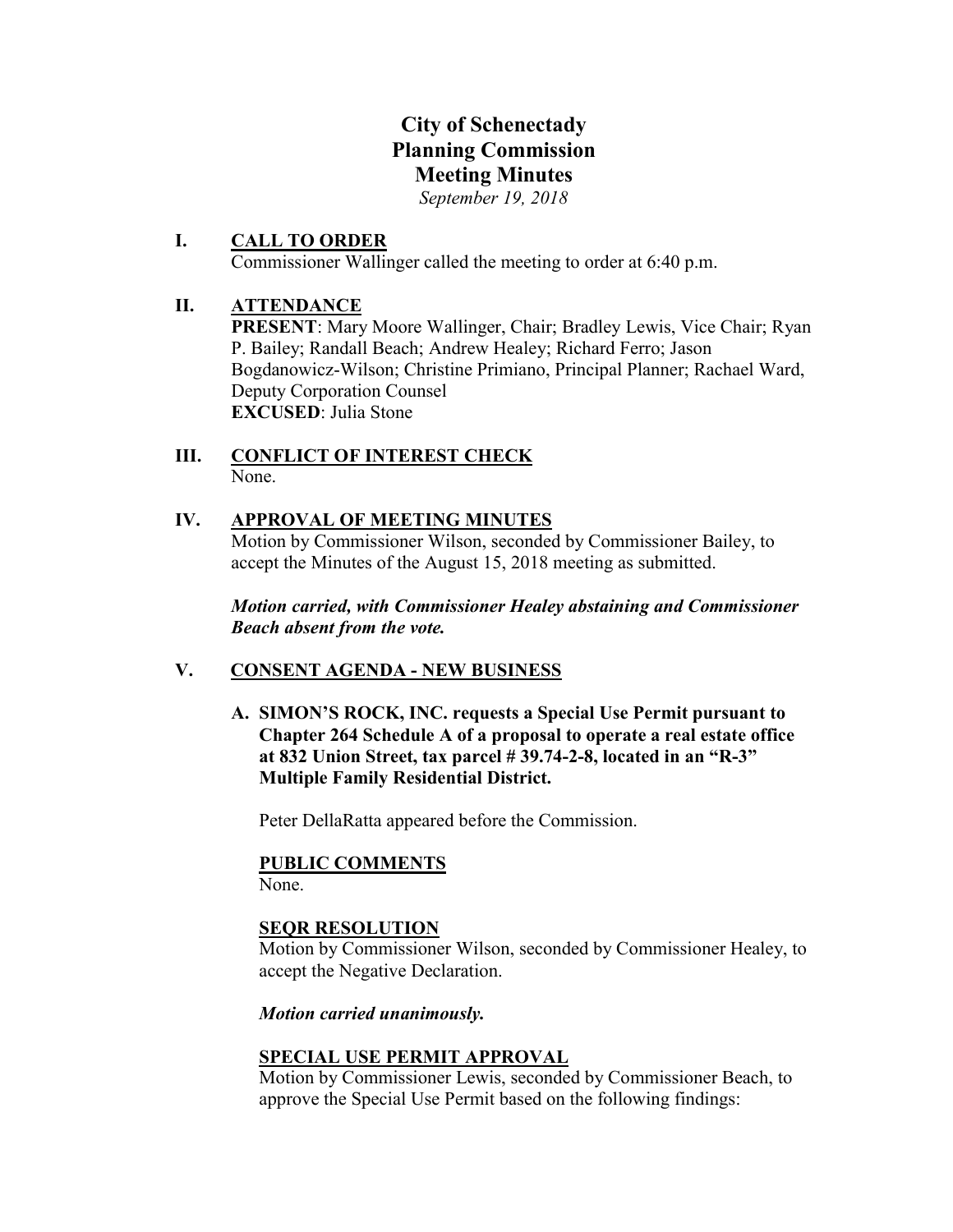- 1. Proposed use shall not substantially impact upon the nature and character of the neighborhood.
- 2. Proposed use will not have a substantial or undue adverse effect upon adjacent property, the character of the neighborhood, traffic conditions, and utility facilities.
- 3. Nuisance will not be more objectionable than use not requiring special use permit.
- 4. Use shall be served adequately by infrastructure.
- 5. Proposed use will not result in loss or destruction of significant features.
- 6. The proposed building or use complies with all additional requirements imposed on it by the provisions of this zoning chapter.

And with the following conditions:

- 1. The address will be remain prominently displayed so that it is easily visible from Union Street.
- 2. Metal roll gates and iron bars will not be permitted on any doors or windows at any time in the future.
- 3. All changes to the exterior of the building and surrounding property must be approved by the Historic District Commission.
- 4. Any future sign is limited to a total of 6 square feet and must be approved by the Historic District Commission.
- 5. The driveway will be narrowed by enlarging the existing green space. This will be completed by November 1, 2018.
- 6. Two trees will be planted on the Jackson Place side of the property. One will be planted between the yellow post and the walkway and another will be planted in the enlarged green space next to the driveway. Locations of trees will be as shown on the site plan.
- 7. The asphalt sidewalk will be replaced to City standards by September 1, 2019.

### *Motion carried unanimously.*

B. THE CAPONERA LAW FIRM, PC requests site plan approval pursuant to Section 264-90 M of a proposal to operate a warehouse at 1125-1141 Catalyn Street, tax parcel #'s 49.80-1-29 and 30.1 respectively, located in an "M-1" Light Manufacturing and Warehousing District and an "R-1" Single Family Residential District.

A representative from the Caponera Law Firm appeared before the Commission.

### PUBLIC COMMENTS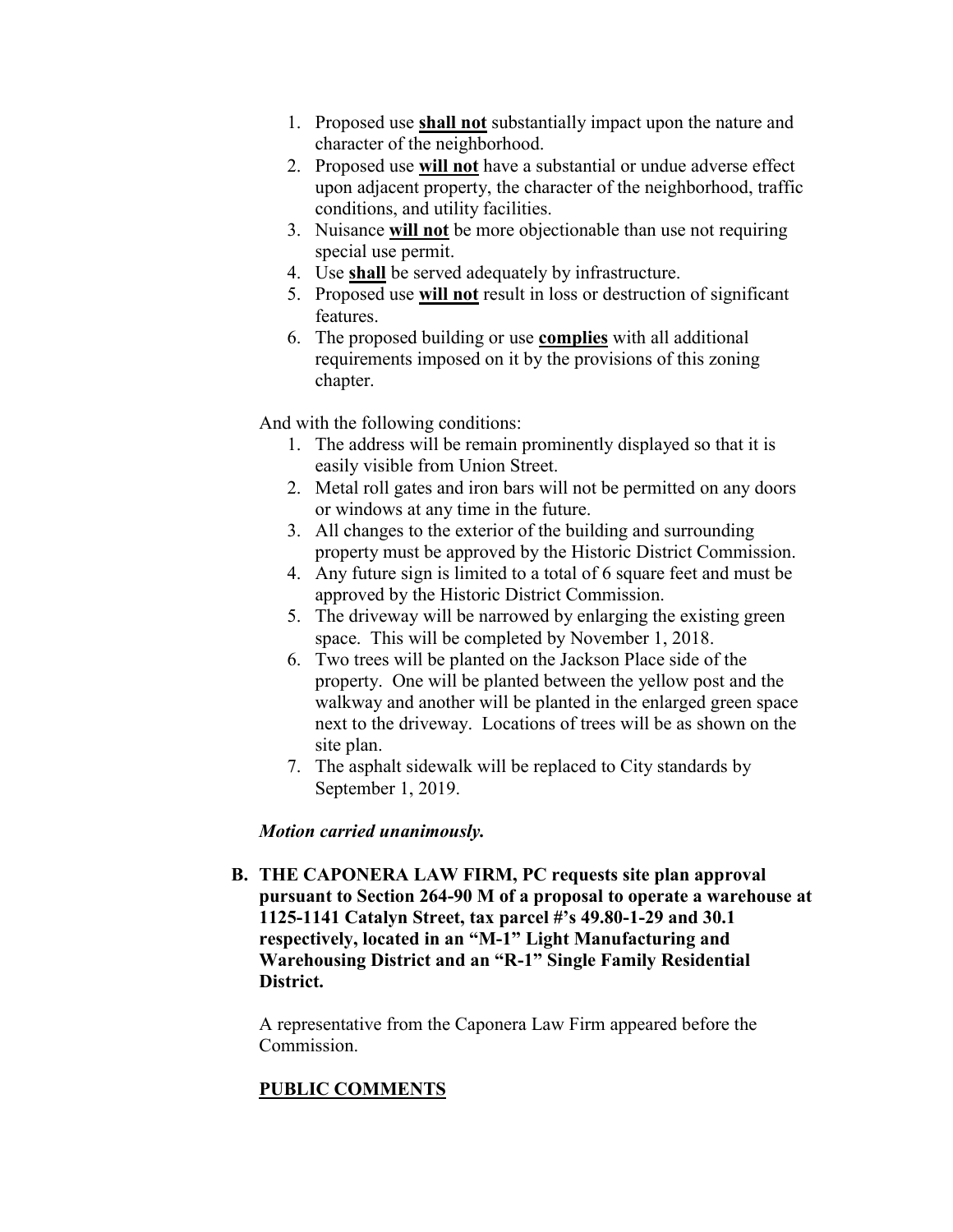None.

### SITE PLAN APPROVAL

Motion by Commissioner Lewis, seconded by Commissioner Beach, to accept the proposal with the following conditions:

- 1. The address will be prominently displayed so that it is easily visible from Catalyn Street.
- 2. Metal roll gates and iron bars will not be installed on any doors or windows at any time in the future.
- 3. Pursuant to Section 264-49 G of the Zoning Code, the dumpsters must be properly screened from public view. A plan for enclosing the dumpsters will be submitted to the City Planner for final approval prior to the installation of the enclosure. The enclosure will be installed by December 1, 2018.
- 4. This property is well maintained and has a large area of existing green space. The green spaces will be continuously maintained. Any additional pavement will require a permit.
- 5. The existing street trees will be maintained and replaced by the applicant in the future if needed.

### *Motion carried unanimously.*

### VI. NEW BUSINESS – CONTINUED

A. GREGG KELLY requests a Special Use Permit pursuant to Section 264-61 I of a proposal to install an electronic message board at Northeastern Fine Jewelry, 1607 Union Street, tax parcel # 50.30-1- 36, located in a "C-2" Mixed Use Commercial District.

Gregg Kelly of Northeastern Fine Jewelry and Tom Wheeler of AJ Sign Company presented the proposal.

This application was pulled from the Consent Agenda at Commissioner Ferro's request. Commissioner Ferro stated that he felt that the application warranted discussion since it concerns the first electronic message board (EMB) sign in the Upper Union Street area. He noted that at the beginning of the meeting City Planner Primiano had handed out a working document regarding proposed City Code restrictions for EMB signs, and that document proposes that EMBs must be 100 feet away from residential properties, which he noted is not the case with this sign. Ms. Primiano noted that the proposed Code changes have not taken effect yet. Commissioner Ferro stated that he understood, but that if this is what the Commission is supporting in the future he does not believe that they should be making decisions to the contrary now. He stated that he is very concerned that this sign will be the start of many more similar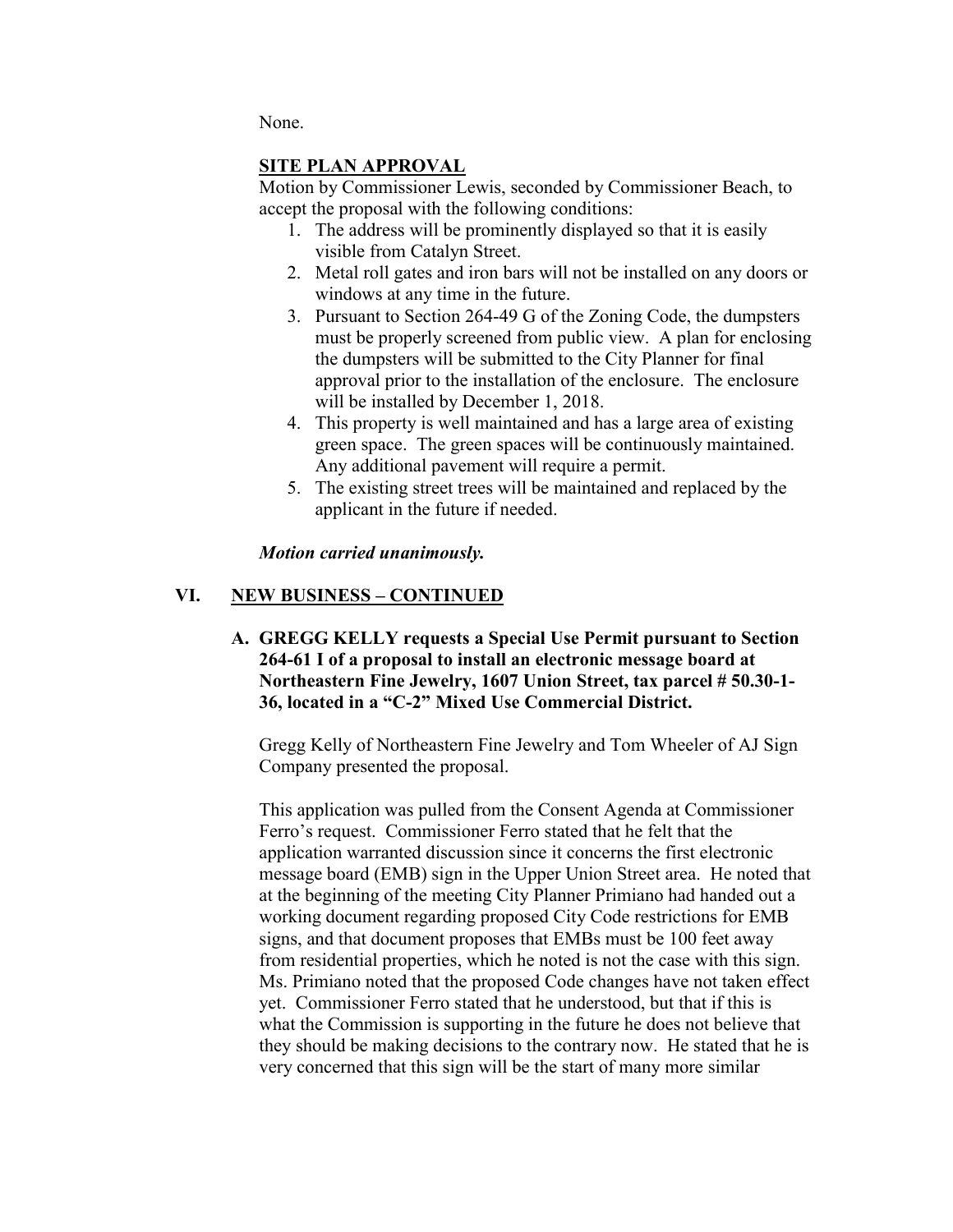applications in the Upper Union Street area, where he does not feel that they are appropriate.

Ms. Primiano encouraged the Commissioners to review the findings of the proposed Special Use Permit approval and make sure that they agree with them. For example, she stated that the first finding of fact, which states that the "proposed use shall not substantially impact upon the neighborhood" must be considered with regards to this unique property and sign. Commissioner Ferro stated that he believes that the sign will directly impact the immediately surrounding residential properties.

Commissioner Bailey stated that he shares Commissioner Ferro's concerns. He stated that he is aware that the Union Street Subway shop also would like an EMB. Commissioner Wallinger stated that she also shares the same concerns, which is why she is supporting changes to the Code to address this issue. She added that neighborhoods have different characters, and she does not feel like the Upper Union Street area would be the right fit for a large number of these signs.

Commissioner Lewis stated that he believes that limiting the hours when the sign may be used can lessen its impact significantly. He suggested that the Commission consider requiring that the sign remain static or be dimmed during the overnight hours. He explained that this would most likely have little impact on the business but would make a big difference to the surrounding residents.

Mr. Kelly stated that Northeastern Fine Jewelry started in Schenectady and has in effect overbuilt at their current location; thus, they would not consider leaving their current site. He noted that they are proposing to use the current sign and simply replace the middle portion with the EMB. Commissioner Wallinger stated that while she agrees that in this case the sign would be as tasteful as possible, she is concerned about neighboring businesses whose proposed EMB signs might not be appropriate.

Mr. Kelly stated that he can appreciate the Commissioners' concerns about the sign, but he assured them that Northeastern would not consider a sign that they felt would compromise the integrity of their brand. Mr. Wheeler stated that the proposed sign is the highest quality available, explaining that it can be set to dim and remain static, and that his client is not proposing that the sign scroll or flash or have any animation. He noted that they would comply with the DOT change rate of not more than every 8 seconds.

Commissioner Wallinger stated that in general the function of a sign should be to identify the business rather than offer information advertising special offers or products. She noted that the Upper Union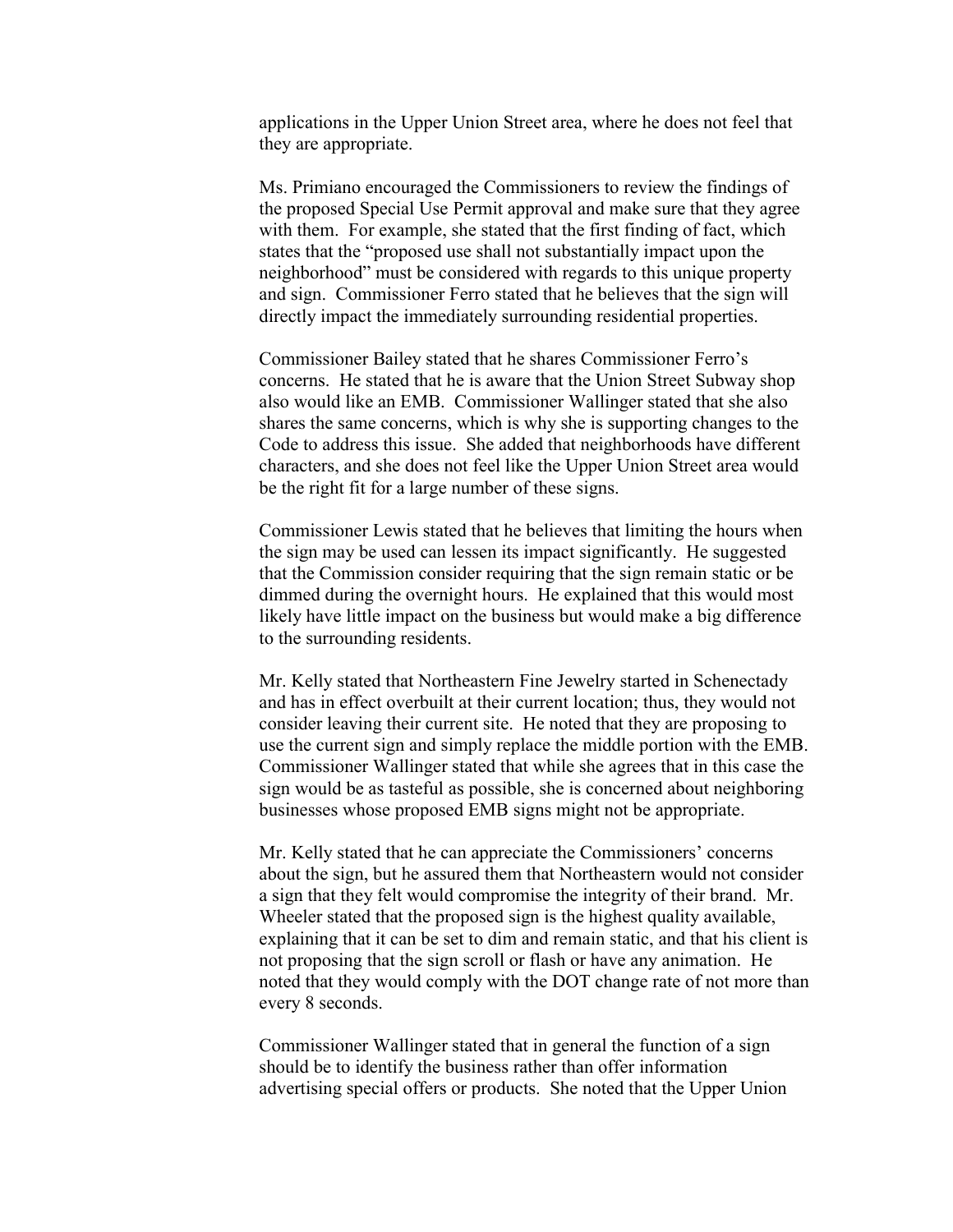Street district has a lot of pedestrian traffic as well, which most likely will not be the ideal audience for a sign of this type and size.

Commissioner Beach stated that he believes it is notable that the Upper Union Street BID voted to allow the sign, since they tend to express strong opinions regarding design of the businesses in the area. He added that it is important that the Commissioners remember that this property is within a city, and not a small town or village. Mr. Kelly commented that Northeastern is a millennial-based business, as much of their business is bridal, and they are committed to helping the Upper Union Street area develop a more youthful and vibrant energy while also maintaining its charming atmosphere. He stated that they feel that the sign is a contemporary way to represent the business while also being tasteful.

Commissioner Healey stated that he agrees with Commissioner Beach that the Upper Union Street area is a business district within a city, and not a main street in a small village. He added that as the Code stands now the sign is allowed, and he believes that it meets the criteria of the Special Use Permit.

Commissioner Wallinger stated that she appreciated Mr. Kelly's comments and believes that they will make the sign as tasteful as possible. She asked Mr. Wheeler to give some more details about the sign. Mr. Wheeler stated that the sign will be the highest quality Watchfire brand sign and will have a high definition video display like the newest televisions and computer screens. He added that the sign is fully programable and the programs can be easily changed.

Commissioner Wallinger asked Commissioner Bailey if he had any additional concerns. Commissioner Bailey stated that he believes that the applicants are doing their best to incorporate the EMB in the most tasteful, unobtrusive way possible, and he does not object to its use in this case. He added that he agrees with Commissioner Beach that this is a business district within a city, and that should also be considered, along with the fact that the BID approved the sign. Commissioner Ferro stated that he would hesitate to weigh the bid approval too heavily, as perhaps other members of the BID also would like to have an EMB in the future. He stated that he could support the sign if it were required that it remain static overnight. The Commissioners discussed possible time limits and it was decided that the sign should remain static between the hours of 9 p.m. and 7 a.m. Commissioner Wilson stated that he has no objection to this particular sign, as it is the highest quality and incorporated well into the existing sign design. He noted that people who live in a mixed use district should expect some commercial activity, as that is by definition what the district is - mixed commercial and residential uses.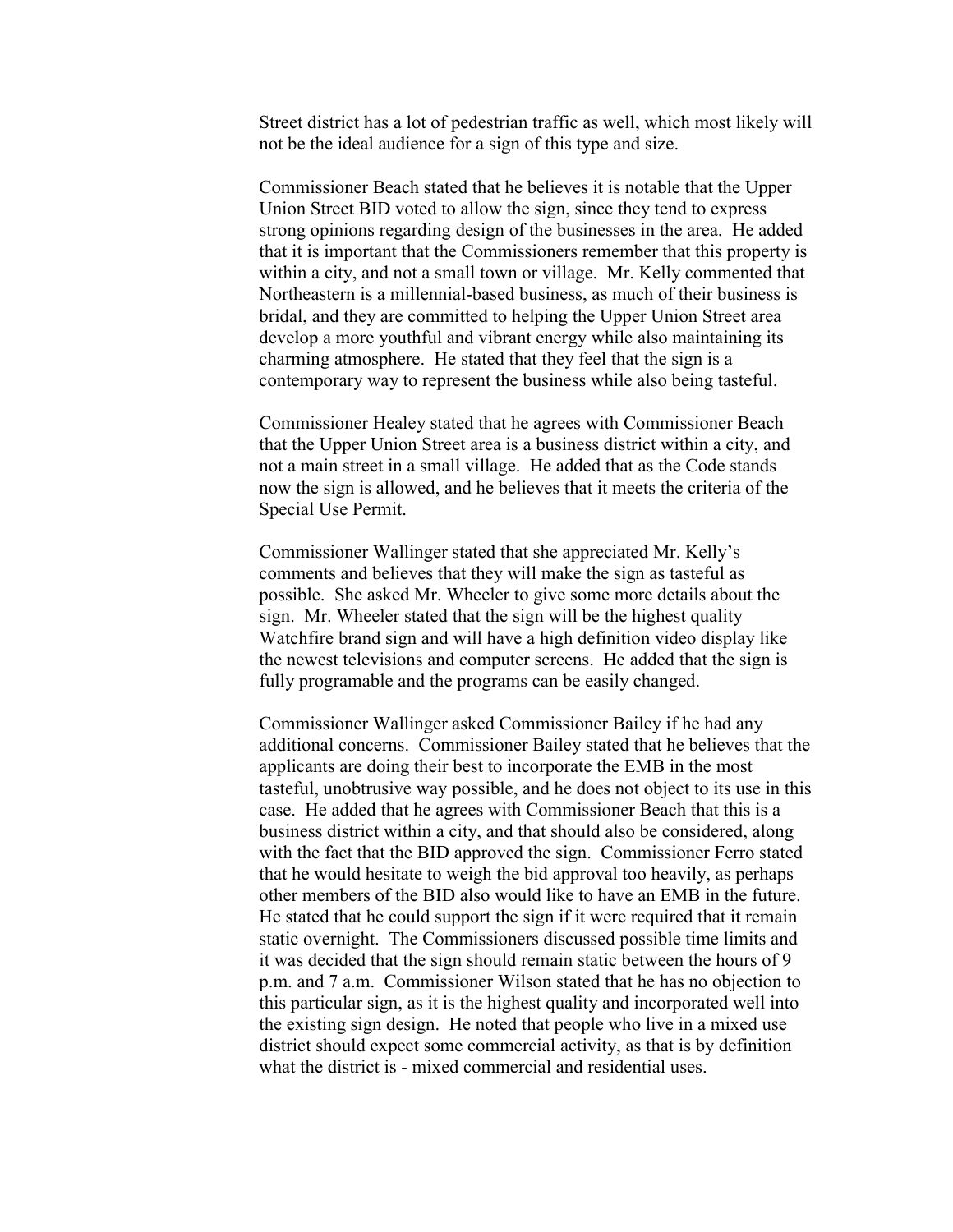#### PUBLIC COMMENTS

None.

### SEQR RESOLUTION

Motion by Commissioner Wilson, seconded by Commissioner Healey, to accept the Negative Declaration.

### *Motion carried unanimously.*

### SPECIAL USE PERMIT APPROVAL

Motion by Commissioner Beach, seconded by Commissioner Wilson, to approve the Special Use Permit based on the following findings:

- 1. Proposed use shall not substantially impact upon the nature and character of the neighborhood. *Please note that on August 17, 2018 the Upper Union Street Business Improvement District president notified the City that the BID members voted to approve/allow the electronic sign proposed by Northeastern Fine Jewelry.*
- 2. Proposed use will not have a substantial or undue adverse effect upon adjacent property, the character of the neighborhood, traffic conditions, and utility facilities.
- 3. Nuisance will not be more objectionable than use not requiring special use permit.
- 4. Use shall be served adequately by infrastructure.
- 5. Proposed use will not result in loss or destruction of significant features.
- 6. The proposed building or use complies with all additional requirements imposed on it by the provisions of this zoning chapter.

And with the following conditions:

- 1. The electronic sign message rate of change will be consistent with what is permitted by the New York State Department of Transportation, with a change rate of every 8 seconds, not the rate proposed by the applicant of every 6 seconds.
- 2. Messaging will be limited to advertisement related to the business on site i.e. Northeastern Fine Jewelry, and community events only.
- 3. The sign will remain static between the hours of 9 p.m. to 7 a.m.

### *Motion carried unanimously.*

B. PENNROSE PROPERTIES, LLC requests site plan approval pursuant to Section 264-90 F of a proposal to construct Phase I of the redevelopment of new housing and a community center at Yates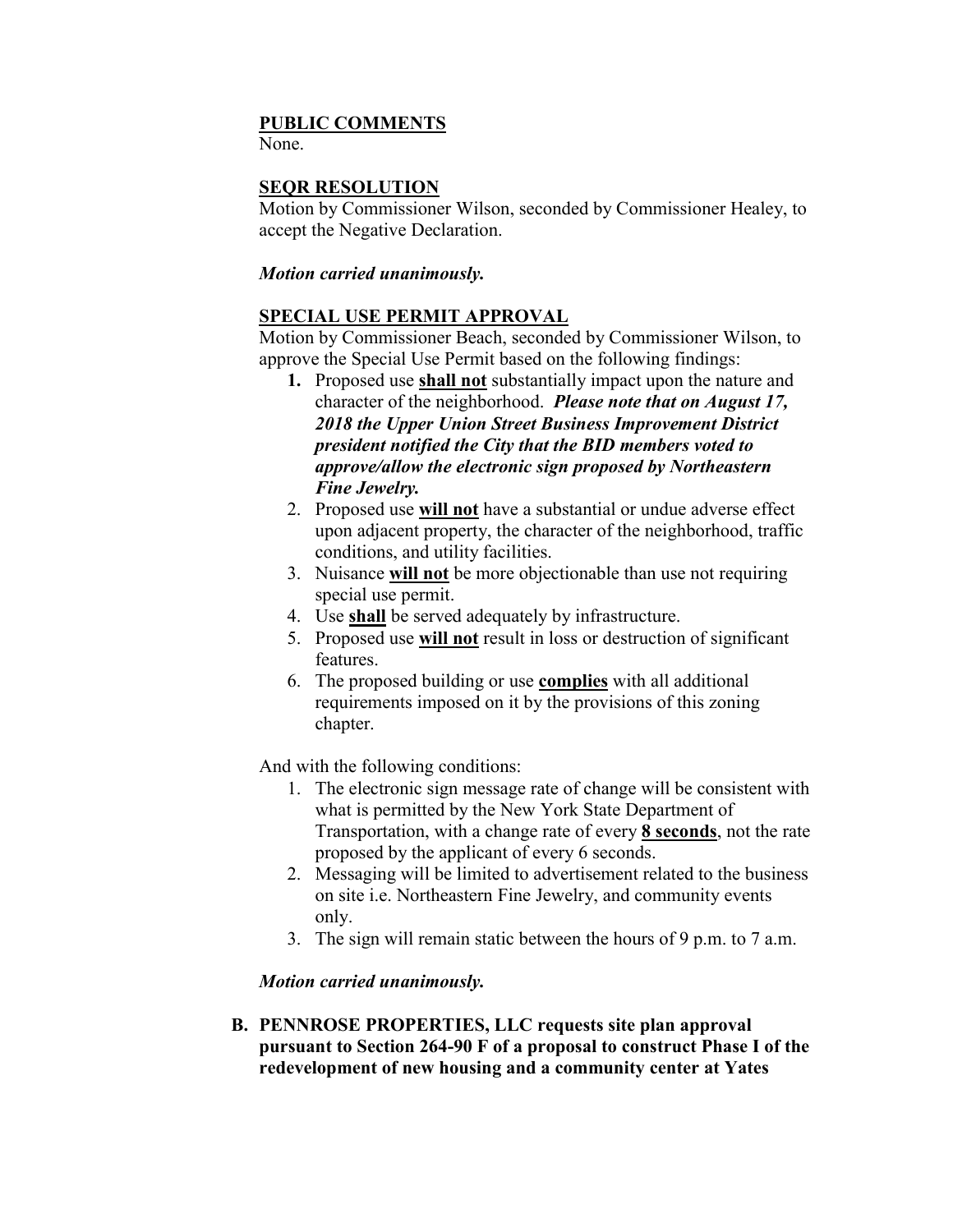#### Village, 2450 Van Vranken Avenue, tax parcel # 30.84-2-1, located in an "R-3" Multiple Family Residential District.

Luigi Palleschi of ABD Engineers and Surveyors, Rich Homenick, Executive Director of the Schenectady Municipal Housing Authority, and Alex Morris, Bruce Chamberlain, and Keiko Cramer of Wallace, Roberts & Todd presented the project.

Mr. Palleschi explained that since the August meeting they had incorporated the discussed changes into the site plan. He reviewed the site plans and noted that they had made the suggested changes to the sidewalks and landscaping. He explained that they had also moved the boundary line of Phase I slightly forward, so that new pull-in angled parking would be incorporated on Equality Court and Willow Lane. Mr. Palleschi stated that the applicants are currently working with National Grid regarding final utility placement. He also pointed out that they had decided to install a hydrodynamic unit for stormwater management, thus allowing the green areas between the building to be graded less drastically and be used for recreational purposes rather than primarily as catch basins.

Mr. Morris briefly reviewed the goals and history of the project. He introduced Ms. Cramer, landscape architect for the project, who reviewed the different green space concepts and the proposed landscape materials to be used. Mr. Homenick commented that at the Commission's suggestion they are working with ReTree Schenectady to secure funding for the added trees.

Mr. Chamberlin reviewed the elevation drawings and passed around material samples. He explained that three colors of vinyl siding and brick will be used on the residential buildings, along with some vertical siding for interest, and noted how the building have been designed with gabled ends and covered porches to relate to the existing housing designs in the neighborhood. He stated that the trim color will be an off-white or cream. Mr. Chamberlain also reviewed the Community Center design, which will incorporate separate entrances for all four major tenants: The Boys & Girls Club, Head Start, Bethesda House, and the residential amenities and offices. He presented the materials for the Community Center, which will include a darker brick and a smooth finish fibercement siding. City Planner Primiano asked if the brick proposed on the housing units and Community Center will be real brick and not brick tiles. Mr. Chamberlin confirmed that it will be real brick.

Commissioner Wallinger stated that she greatly appreciates the applicants taking the Commission's comments and suggestions to heart and doing their best to incorporate them into the final plan. She added that she is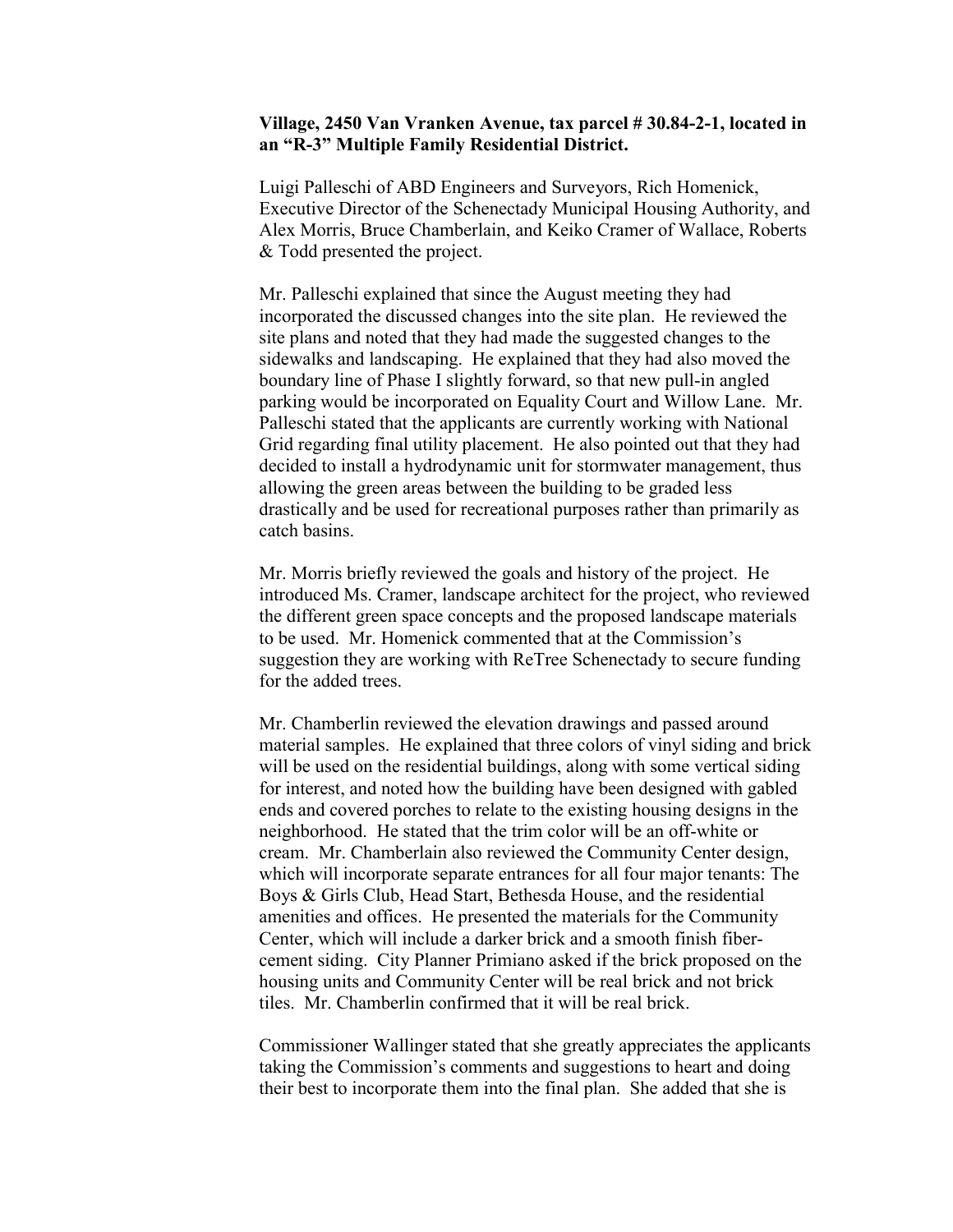very happy with the addition of more trees to the plan and suggested that in the new angles parking areas along Equality Court and Willow Lane there appears to be space to add more shade trees. The Commissioners agreed. Mr. Palleschi stated that this would be a good idea and the trees would be added to the final site plan. Commissioner Healey stated that he believes it would be helpful to have signage designating that Willow Lane and Equality Court are now one way. The applicants stated that the signage would be part of the final site plan.

Ms. Primiano asked what the plan is for garbage storage. Mr. Palleschi stated that garbage storage areas will be built so that the garbage containers are screened from view and the enclosures will blend well with the buildings. Commissioner Wallinger stated that obviously the garbage should be away from prominent entrances or frequently traveled areas on the site. She stated that she would like the final plan for the enclosures to be submitted to Ms. Primiano for approval. The Commissioners agreed.

Ms. Primiano thanked the design team for working so well with City staff and the Commission. She stated that the new residential buildings have been designed very well to both fit in with the surrounding neighborhood and be visually interesting and attractive. She added that the final designs for the Community Center are very impressive and the whole project will be a positive addition to the area. The Commissioners concurred.

#### PUBLIC COMMENTS

None.

#### SEQR RESOLUTION

Motion by Commissioner Wilson, seconded by Commissioner Lewis, to accept the Negative Declaration.

#### *Motion carried unanimously.*

#### SITE PLAN APPROVAL

Motion by Commissioner Beach, seconded by Commissioner Lewis, to accept the proposal with the following conditions:

- 1. Shade trees will be added to the parking areas along Equality Court and Willow Lane.
- 2. The final plans for the trash enclosures will be submitted to the City Planner for approval.
- 3. One-way signage will be added to the corners of Equality Court and Willow Lane.
- 4. Final site plans and elevations showing all changes discussed at the meeting will be submitted to the City Planner. If, during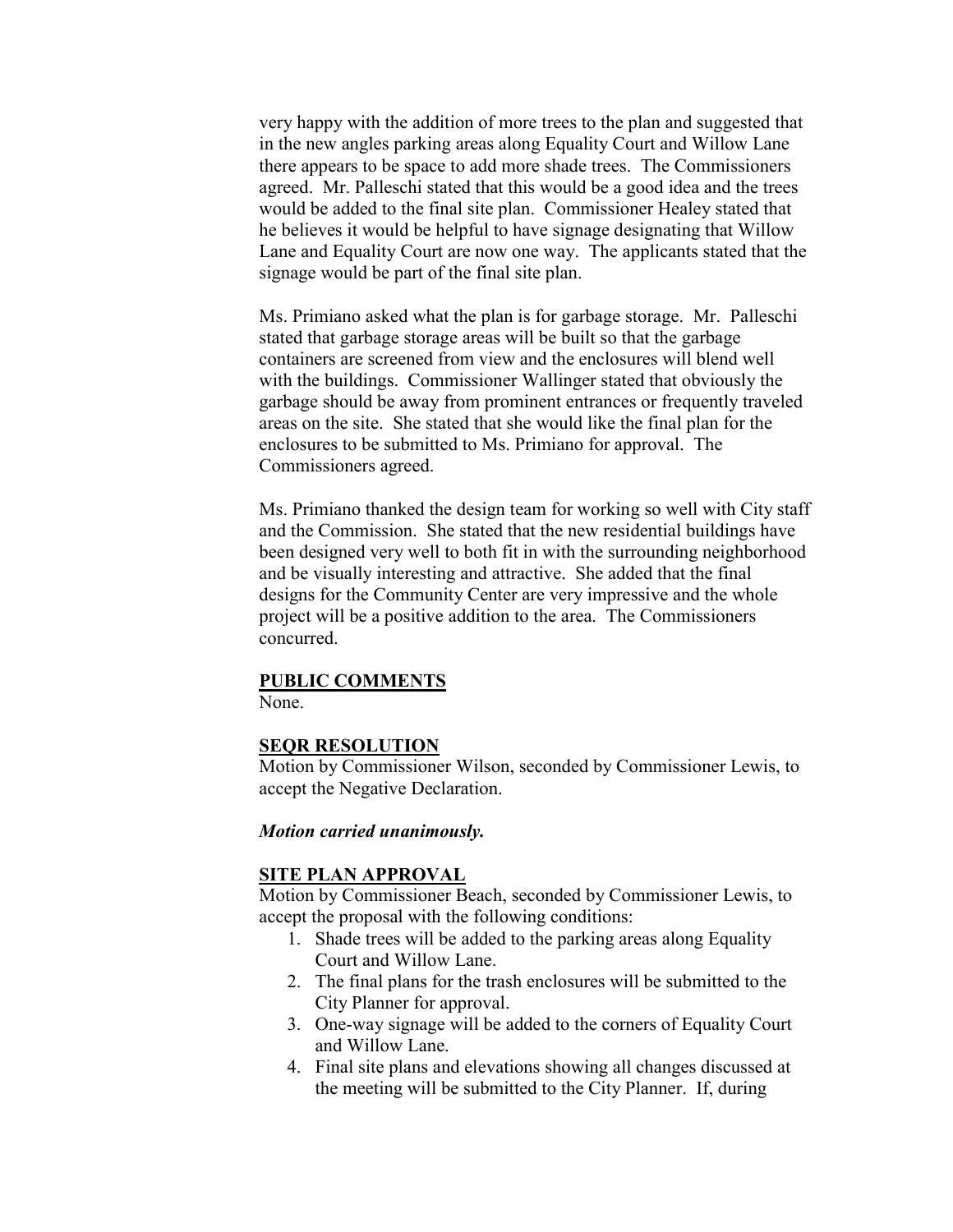construction of Phase I, changes to the approved plans become necessary the applicants will return to the City Planner, and if the changes are deemed significant enough, to the Commission, for further review.

#### *Motion carried unanimously.*

C. JOHNNY BROWN, JR requests site plan approval pursuant to Section 264-90 M of a proposal to operate a restaurant at 964 Emmett Street, tax parcel # 49.50-2-50.1, located in a "C-2" Mixed Use Commercial District.

Johnny Brown Jr. presented the proposal.

Mr. Brown stated that he plans to serve breakfast and lunch at the restaurant. Commissioner Wallinger explained that, as noted in the Staff Report, landscaping must be added to the site. She commented that the additional landscaping in front of the building will hopefully eliminate the problem of cars parking illegally on the sidewalk. City Planner Primiano noted that the tire stops in that area must be removed. The proposed changes were discussed, and Mr. Brown communicated that he has no objection to the conditions of site plan approval. Ms. Primiano stated that Mr. Brown should explain to the property owner that these changes will have to be made to the property regardless of who his prospective tenant is.

Ms. Primiano asked Mr. Brown if he plans to leave the Brandywine Diner sign on the building. Mr. Brown stated that he does.

#### PUBLIC COMMENTS

None.

#### SITE PLAN APPROVAL

Motion by Commissioner Healey, seconded by Commissioner Bailey, to accept the proposal with the following conditions:

- 1. The address will be prominently displayed so that it is easily visible from Emmett Street.
- 2. Metal gates and iron bars will not be installed on any doors or windows at any time in the future.
- 3. The proposed business requires a Certificate of Use.
- 4. All peeling and chipping paint throughout the building is a code violation and must be repaired prior to the opening of the business or by November 1, 2018.
- 5. No parking in the front yard is permitted at any time. The existing tire stops will be removed prior to the opening of the business.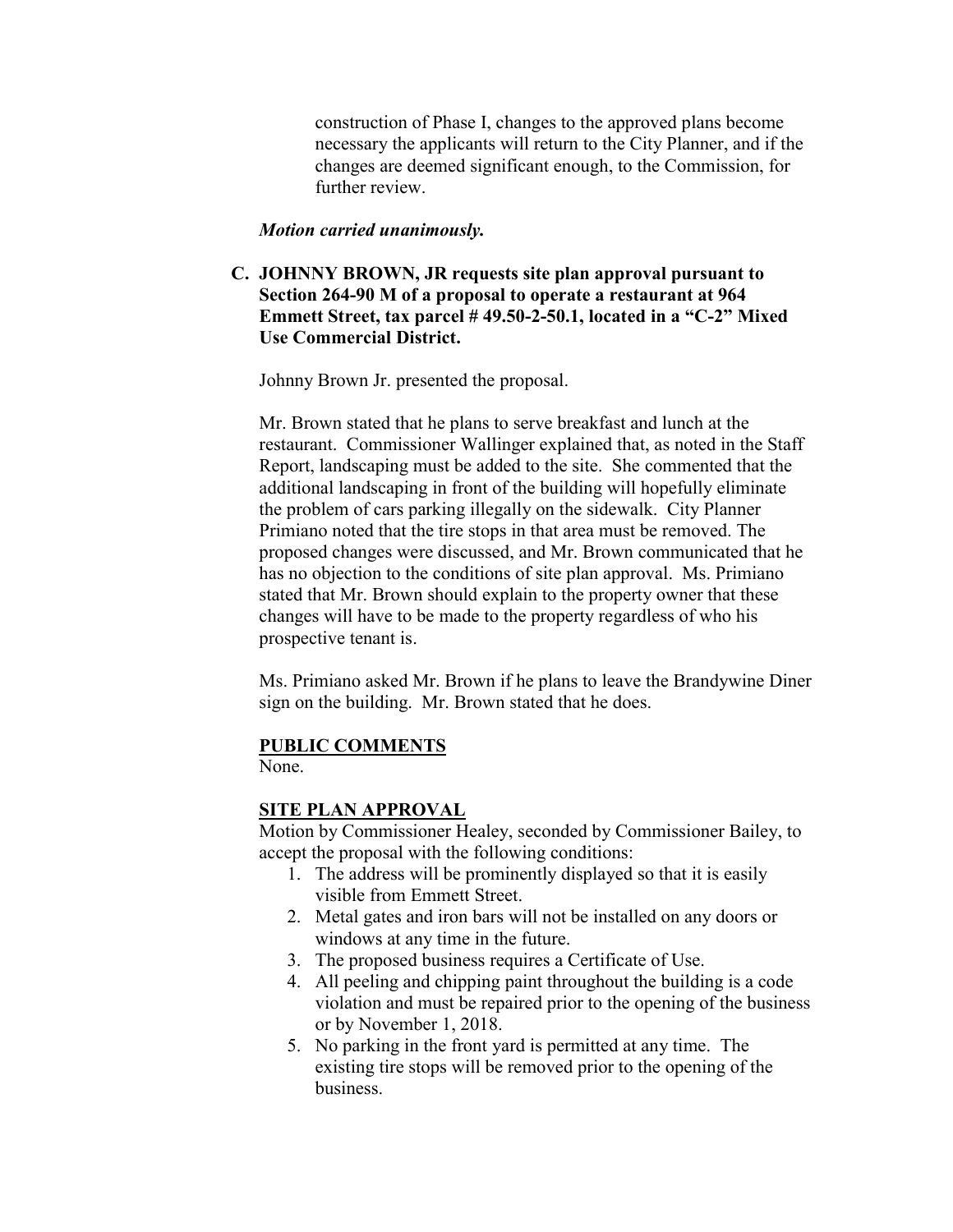- 6. Two flowering trees will be planted in front of the building and three trees will be planted in the utility strip area along Emmett Street. A 5'x5' square of asphalt will be removed for each tree. In the front of the building, one tree will be planted in line with the corners of the building and in the middle of the paved area (see site plan). On Emmett Street, the 3 trees will be evenly spaced and planted in the utility strip.
- 7. If the applicant plans to have outdoor seating, a plan for how it will be installed will be submitted to the City Planner for approval prior to installation.
- 8. All overgrown weeds in front of the building, along the side, and in the parking lot will be removed, along with all the garbage throughout the site, prior to the opening of the business. It is a requirement that the property be continuously maintained and clear of trash and debris.
- 9. Pursuant to Section 264-49 G of the Zoning Code, the dumpster must be properly enclosed, locked, and always screened from public view. All refuse containers must be kept within the dumpster enclosure. The applicant must submit a plan for the enclosure to the City Planner for approval prior to installation. The enclosure must be installed prior to the opening of the business.
- 10. Parking on the Emmett Street sidewalk is not permitted at any time.

#### *Motion carried unanimously.*

D. KHALIL SALIM requests site plan approval pursuant to Section 264-90 B and F of a proposal to redevelop the property into retail, residential, and a workshop at 1016 State Street, tax parcel # 49.42-3- 9.11, located in a "C-2" Mixed Use Commercial District.

Khalil Salim presented the proposal.

Mr. Salim explained that he plans to rent the front of the building for a retail space, have apartments upstairs, and use the rear of the building for a workshop for his plumbing business, Discount Plumbing and Heating. Commissioner Wallinger asked what plans he has for the exterior of the building. Mr. Salim stated that he plans to repoint the brick, repaint the entire exterior, replace all the windows, and perhaps install a flag pole. City Planner Primiano noted that Mr. Salim should submit the proposed exterior colors to her for final approval. Mr. Salim agreed.

Commissioner Wallinger asked if Mr. Salim has any objection to planting street trees along the rear (Albany Street) side of the property. Mr. Salim stated that he does not.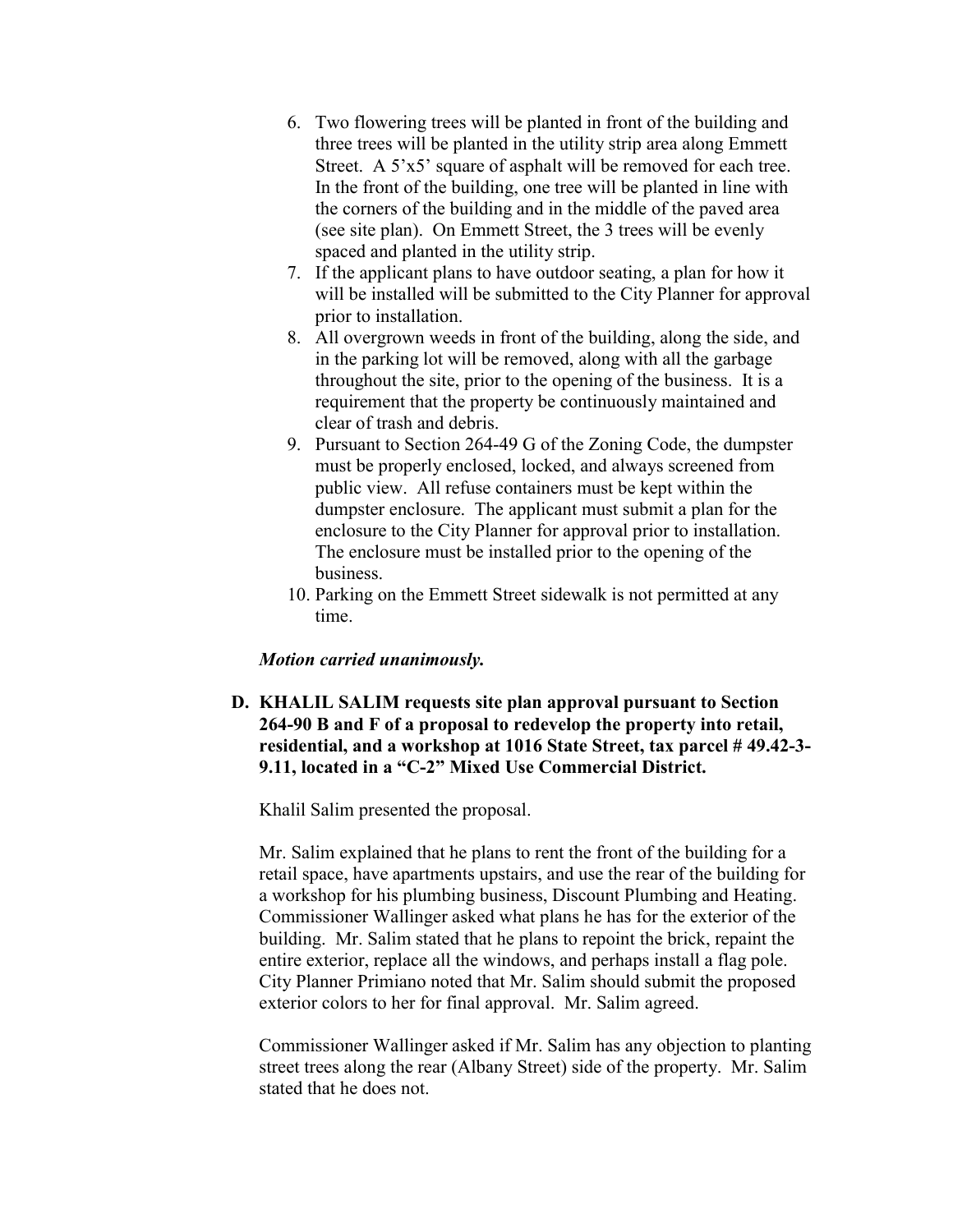### PUBLIC COMMENTS

None.

### SEQR RESOLUTION

Motion by Commissioner Lewis, seconded by Commissioner Healey, to accept the Negative Declaration.

### *Motion carried unanimously.*

### SITE PLAN APPROVAL

Motion by Commissioner Wilson, seconded by Commissioner Healey, to accept the proposal with the following conditions:

- 1. The address will be prominently displayed so that it is easily visible from State Street.
- 2. Metal gates and iron bars will not be installed on any doors or windows at any time in the future.
- 3. The applicant will submit paint colors for the building to the City Planner for approval prior to painting the building.
- 4. All windows will be restored to glass and will be aluminum storefront quality windows. No vinyl windows are permitted.
- 5. Landscaping will be added to the front and rear of the property. Large planters will be constructed along the front of the building below the front windows. Evergreen shrubs will be planted in the planters and continuously maintained. In the rear, pavement will be removed adjacent to the fencing and a combination of grass, shrubbery, and street trees will be planted. The landscaping bed will be a minimum of 5 feet wide and will run the length of the rear fence from the driveway to the eastern side of the property. A landscaping plan will be submitted to the City Planner for final approval prior to the installation of the landscaping. Landscaping will be complete by July 1, 2019.
- 6. Parking spaces will be delineated in the rear parking lot and in front of the building. The applicant will submit the parking plan to the City Planner for final approval prior to painting the parking spaces.
- 7. A dumpster will be located in the rear of the building. Pursuant to Section 264-49G, the dumpster will be properly enclosed, locked, and screened from public view. The enclosure must be installed by July 1, 2019.
- 8. All future signs must be submitted to the City Planner for final approval prior to the purchase and fabrication of the sign(s).
- 9. The existing flag pole will either be removed as such or removed in its entirety.

### *Motion carried unanimously.*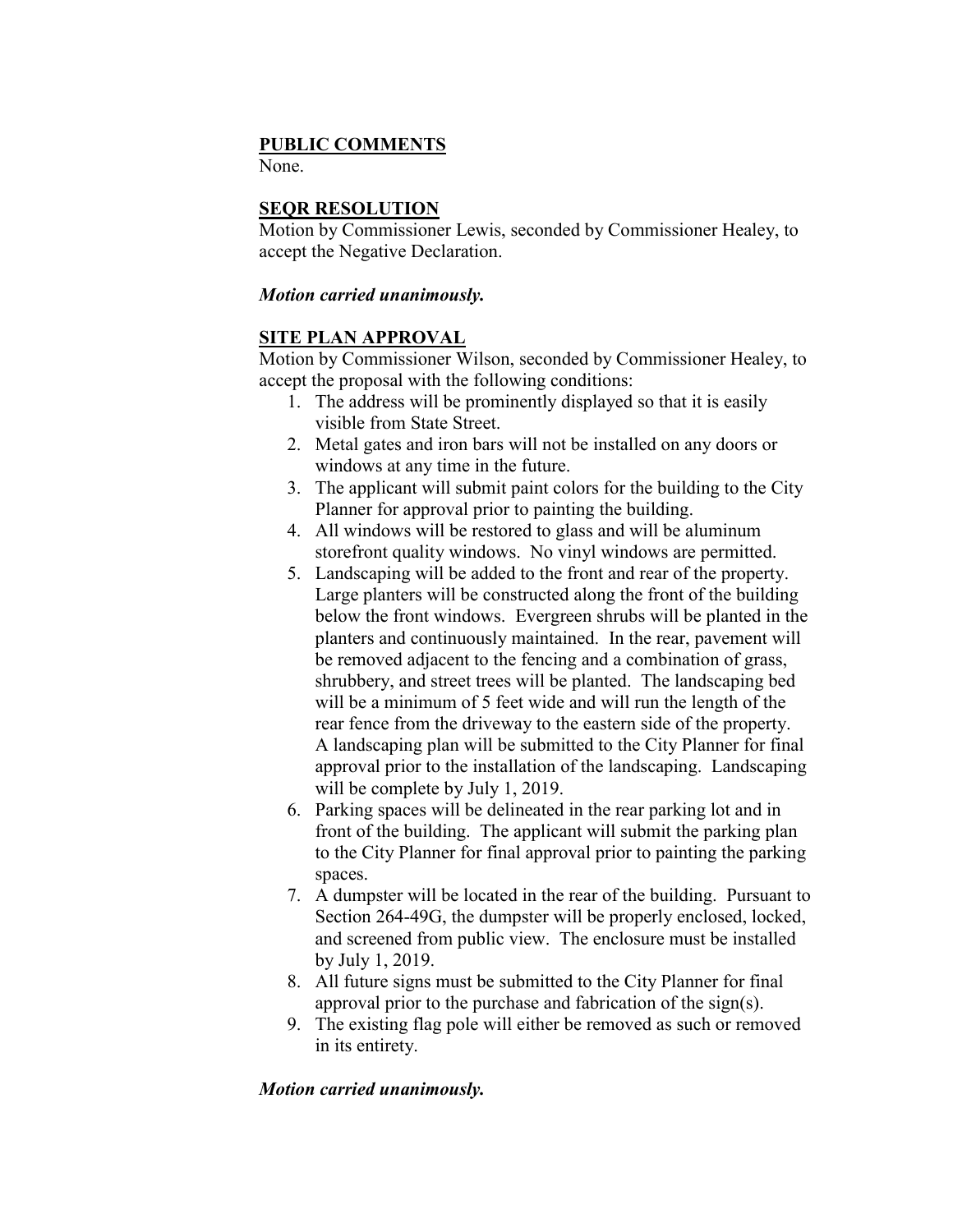### E. MARDEN NAEEM requests site plan approval pursuant to Section 264-90 M of a proposal to operate a convenience store at 951 State Street, tax parcel # 49.34-3-33, located in a "C-2" Mixed Use Commercial District.

Marden Naeem presented the proposal.

Prior to the beginning of the discussion City Planner Primiano explained that Mr. Naeem has been doing business at this location for ten years and has been granted Certificate of Use licenses several times, but it was recently discovered that he had never received site plan approval. She noted that he has maintained the property well over the years and the site has not been a problem in the neighborhood.

Mr. Naeem asked if it would be permissible to install raised bed planters instead of removing large sections of the asphalt. Commissioner Wallinger stated that she would have no objection to the planters as long as they are at least 15" deep, thus giving the plants a chance to establish adequate root systems. The Commissioners agreed, and the location of the planters was discussed. It was determined that one would be installed in the front of the store between the ice machine and the front door and would come out approximately three feet from the building front. Commissioner Wallinger suggested that the second planter be installed toward the rear of the property on the side by the stairway and the parking lot. Mr. Naeem agreed.

Ms. Primiano asked Mr. Naeem to clarify how he stores the garbage onsite. Mr. Naeem responded that he stores cardboard inside until it is picked up, and for other trash he has rolling cans that are stored at the rear of the building out of sight. Ms. Primiano stated that this is acceptable. She commented that should a dumpster ever be necessary it would have to be enclosed to City Code.

#### PUBLIC COMMENTS

None.

#### SITE PLAN APPROVAL

Motion by Commissioner Beach, seconded by Commissioner Bailey, to accept the proposal with the following conditions:

- 1. The address will remain prominently displayed so that it is easily visible from State Street.
- 2. Metal roll gates and iron bars will not be permitted on any door or window at any time in the future.
- 3. A Certificate of Use License is required to operate the business.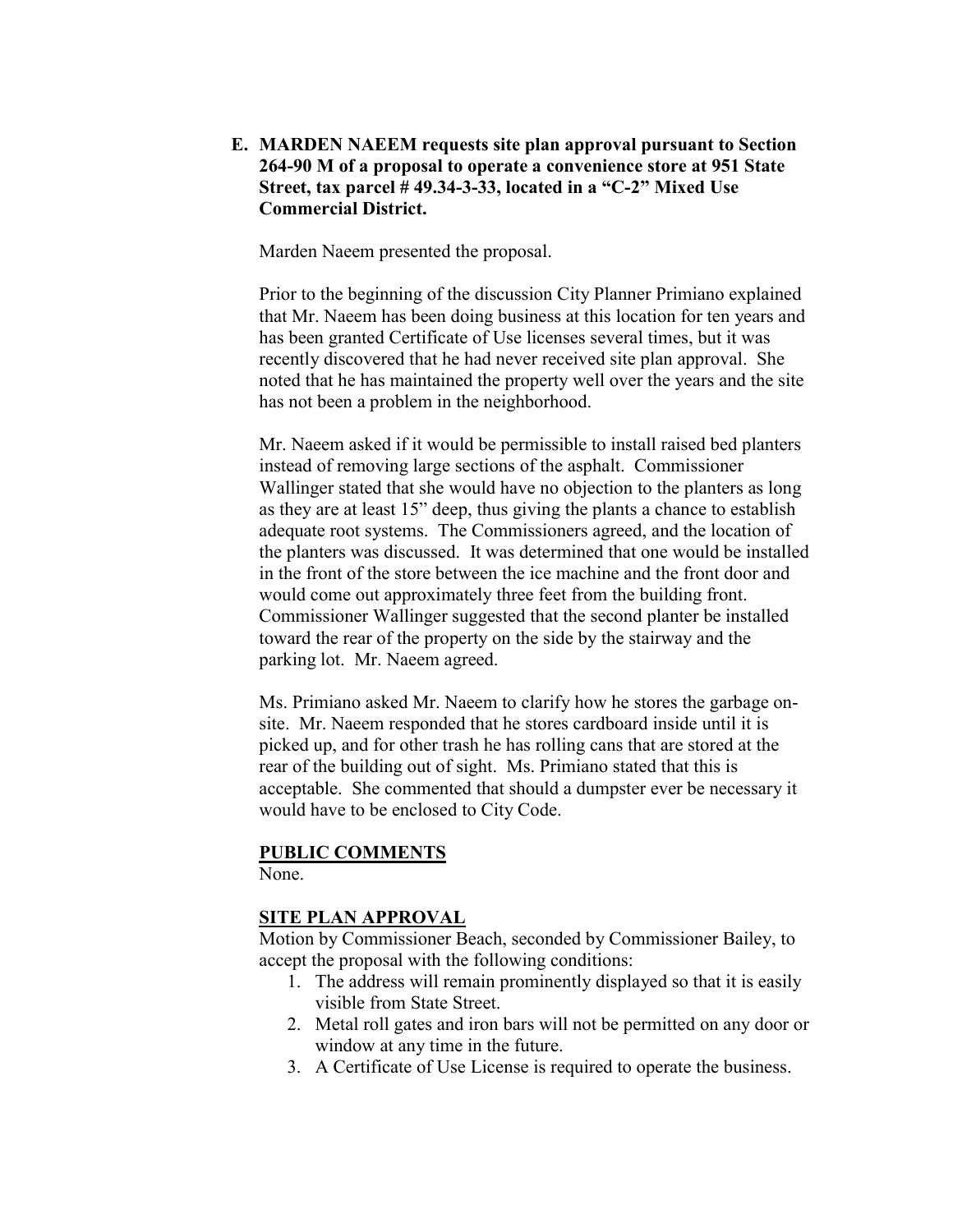- 4. As discussed at the meeting, two raised planting beds of at least 15" depth will be installed, one at the front of the building and one on the rear side. The beds will include shrubbery and perennials and will be maintained continuously. In addition to the planting beds a street tree will be planted on the side of the property. The applicant shall submit landscaping plans to the City Planner by October 1, 2018 and the landscaping, as approved, will be installed by November 1, 2018.
- 5. The abandoned pay phone will be removed by November 1, 2018.

#### *Motion carried unanimously.*

F. TEEKAH LACHMAN requests site plan approval pursuant to Section 264-90 B and F of a proposal to redevelop 1151 Hilderbrandt Avenue into a 9-unit apartment building, tax parcel # 49.34-2-18, located in an "R-2" Two Family Residential District.

Teekah Lachman presented the proposal.

Mr. Lachman explained that he plans to fully renovate the building into nine residential units, with three units on each floor. He stated that the building is currently 11 units, but because it had been vacant and is within an "R-2" Two-Family zoning district he had to seek a variance for the nine units. The variance was granted in February 2018. Mr. Lachman stated that he plans no major changes to the exterior of the building, other than cleaning it up. He added that he purchased the vacant lot at 18 Moyston Street and originally planned to use it for parking, but it is not big enough, so he plans to use it as a greenspace for the tenants.

City Planner Primiano noted that the brick exterior of the building is partially painted. Mr. Lachman stated that if at all possible he plans to remove the paint and restore the original exterior, but if necessary he will paint the entire building. Ms. Primiano stated that the preferable alternative would be to remove the paint and offered to help Mr. Lachman research the best way to do so. The Commissioners agreed that leaving the original brick would be the preferable alternative. Ms. Primiano noted that if Mr. Lachman were to decide to paint the entire building he would have to return the Commission for approval of the paint colors. Ms. Primiano asked if the windows will be replaced. Mr. Lachman stated that they will be.

The front entrance and porch areas were discussed next. Mr. Lachman stated that the platforms of the porches are cast concrete, and thus will remain. Ms. Primiano stated that the current stone porch wall is not high enough to meet code and were most likely not original to the building. Commissioner Wilson suggested that rather than try to repair the stone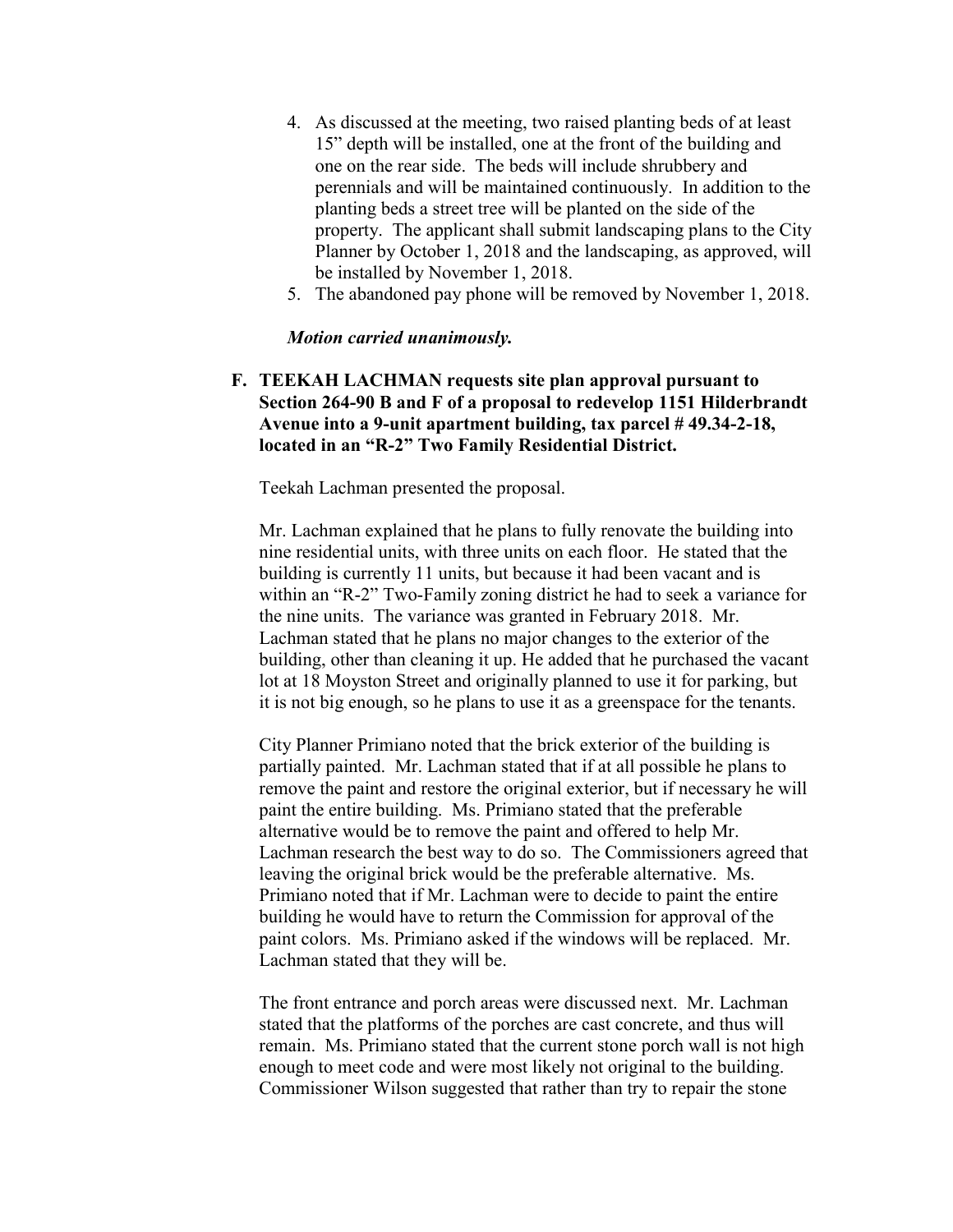Mr. Lachman instead use a metal railing that would echo the metal used in the porch roofs. Commissioner Wilson asked if the porch roofs will be repaired. Mr. Lachman stated that they will be. The Commissioners agreed that the metal railing would be the best design for the restored porches.

Commissioner Wallinger asked if Mr. Lachman had decided on a color for the front doors. Mr. Lachman stated that he would like to paint them cream or off-white. Commissioner Wallinger state that she would just encourage him not to use a stark white, which tends to look dirty very quickly. Ms. Primiano asked if the cornice is cast metal. Mr. Lachman stated that it is, and that it is generally in good shape.

#### PUBLIC COMMENTS

Leese and Ernest Burnett of 1167-1169 Moyston Street spoke in opposition to the proposal. Mrs. Burnett stated that they have owned their residence for more than forty years and their neighborhood has been in severe decline for some time. She stated that she does not believe that a nine-unit building will improve an area that is already crowded and having problems with crime and neglect.

*Ms. Primiano explained to the Burnetts that the use of the building has already been approved by the BZA and the issues within the Planning Commission's purview relate to the design of the site. She added that the Commission will do everything within their purview to address the issues they mentioned.*

A letter from Patricia Bryan of 24 Moyston Street was read into the record by Commissioner Wallinger. Ms. Bryan stated her opposition to the project, stating that she believes that adding to the density of the neighborhood will only bring more problems. She commented that she believes the City should have torn the building down rather than sell it to Mr. Lachman.

Seeing no one else from the public who wished to speak, Commissioner Wallinger closed the public hearing.

Commissioner Wallinger asked Mr. Lachman if he would like to address the comments made by the Burnetts. Mr. Lachman stated that he is investing a lot of his own money in the building, and he is doing it to improve the neighborhood, where his Aunt currently lives. He added that he will only be renting to long-term tenants who will be working people, not transients or criminals. He noted that he has purchased the property to construct a parking lot so that his tenants will not add to the crowded on-street parking and has purchased 18 Moyston Street and is under contract to purchase 27 Moyston Street, both of which will be used as secure outdoor space for his tenants.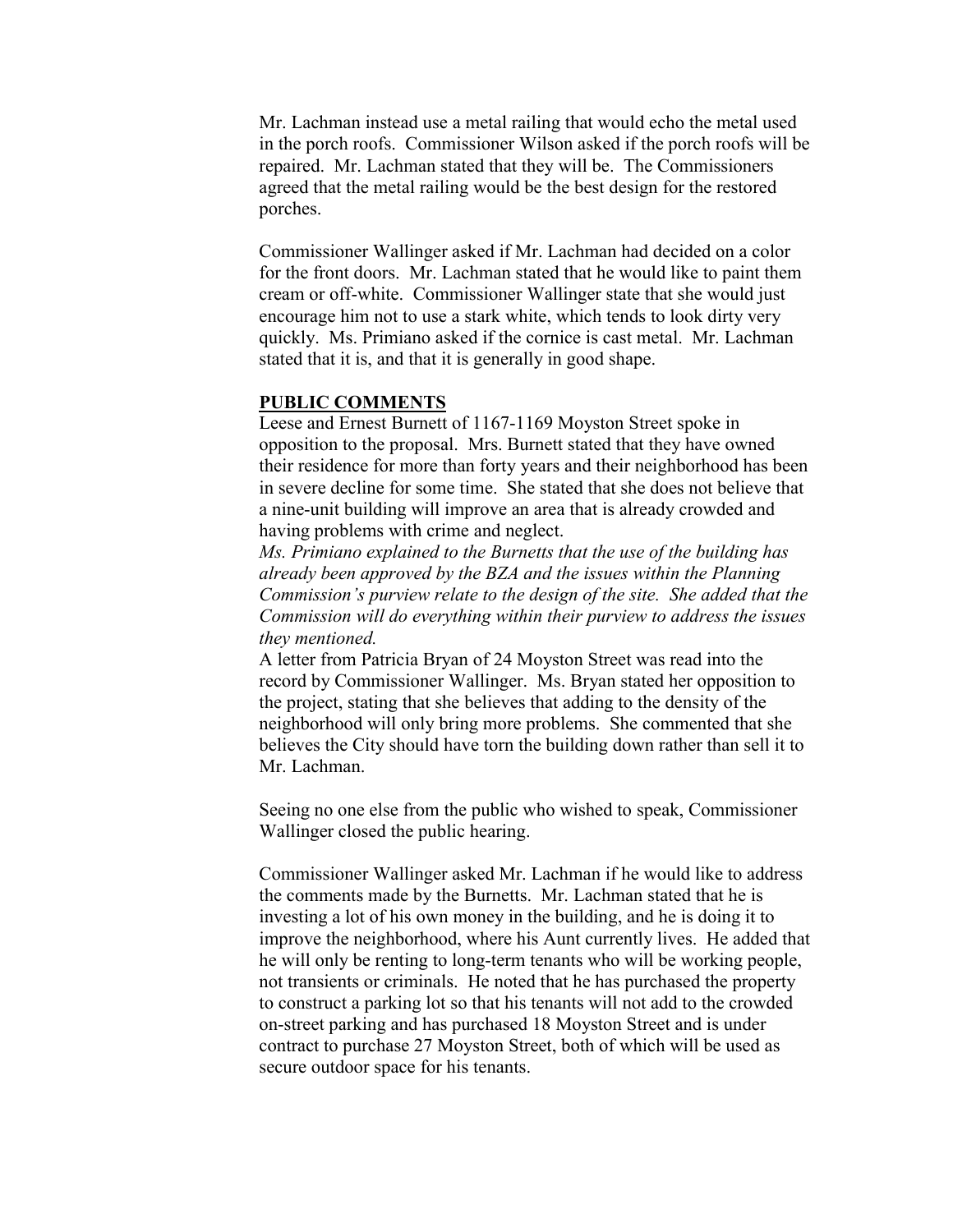Commissioner Wallinger stated that there should be some screening between the first parking space and the street. She suggested a four-foot fence with some landscaping in front of it, and a small tree. Commissioner Wallinger asked the Burnetts is they would prefer a fence, as the parking lot is directly across the street from their house. They stated that they would. Commissioner Wallinger stated that the final landscaping plan for the parking lot should be submitted to Ms. Primiano for approval.

### SITE PLAN APPROVAL

Motion by Commissioner Ferro, seconded by Commissioner Bailey, to accept the proposal with the following conditions:

- 1. The address will be prominently displayed so that it is easily visible from Hilderbrandt Street.
- 2. Metal gates and iron bars will not be installed on any doors or windows at any time in the future.
- 3. The applicant will submit the paint colors for the building and doors to the City Planner for approval prior to painting the building. The applicant will work with City staff to formulate a plan to remove the existing paint from the brick. It is preferable to the Commission that the body of the building remain unpainted brick.
- 4. The plan for the restoration of the porch and installation of metal railings will be submitted to the City Planner for final approval.
- 5. Three small flowering trees will be added to the perimeter of the property and the sidewalk will be cleaned.
- G. TEEKAH LACHMAN requests a Special Use Permit pursuant to Chapter 264 Schedule A of a proposal to establish 15 parking spaces at 1164 Hilderbrandt Avenue to serve a 9-unit apartment building at 1151 Hilderbrandt Avenue, tax parcel # 49.34-2-10, located in an "R-2" Two Family Residential District.

This item was discussed together with item F, 1151 Hilderbrandt Avenue.

#### PUBLIC COMMENTS

Please see Item F above.

#### SEQR RESOLUTION

Motion by Commissioner Bailey, seconded by Commissioner Wilson, to accept the Negative Declaration.

#### *Motion carried unanimously.*

### SPECIAL USE PERMIT APPROVAL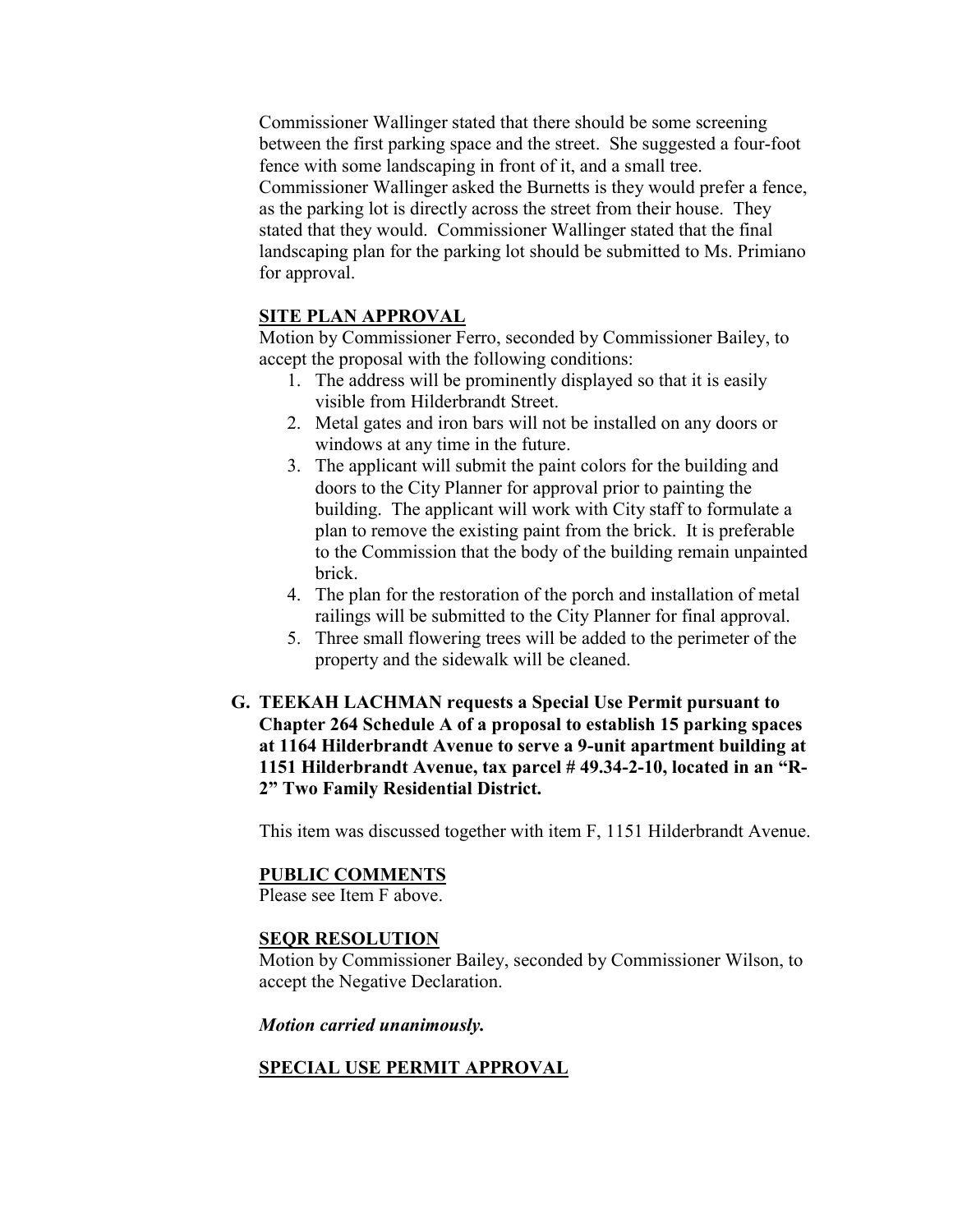Motion by Commissioner Ferro, seconded by Commissioner Bailey, to approve the Special Use Permit based on the following findings:

- 1. Proposed use shall not substantially impact upon the nature and character of the neighborhood.
- 2. Proposed use will not have a substantial or undue adverse effect upon adjacent property, the character of the neighborhood, traffic conditions, and utility facilities.
- 3. Nuisance will not be more objectionable than use not requiring special use permit.
- 4. Use shall be served adequately by infrastructure.
- 5. Proposed use will not result in loss or destruction of significant features.
- 6. The proposed building or use complies with all additional requirements imposed on it by the provisions of this zoning chapter.

And with the following condition:

1. A decorative fence with a landscaped bed in front of it will be installed behind the sidewalk to screen the parking lot from the street. The landscaping will include low shrubs and one small tree. The applicant will submit a landscaping plan and the fence design to the City Planner for approval prior to installation.

### *Motion carried unanimously.*

#### VII. OLD BUSINESS

City Planner Primiano disseminated to the Commissioners potential changes to the Zoning Code regarding electronic message board signs. The Commissioners further discussed the possible changes and how the signs could best be considered in different zoning districts. Commissioner Wilson suggested that the design of the signs themselves should be considered, i.e. allowing only the highest quality resolution. The Commissioners agreed.

Commissioner Wallinger asked Counselor Ward if it would be within the Commission's purview to ask the City Council to impose a six-month moratorium on the installation of any electronic message board signs, thus giving the Commission time to further work on the specific proposed language for the code changes. Counselor Ward stated that it would be.

### RECOMMENDATION TO CITY COUNCIL

Motion by Commissioner Beach, seconded by Commissioner Wilson, to recommend to the City Council that they place a six-month moratorium on the installation of any new electronic message board signs within the City.